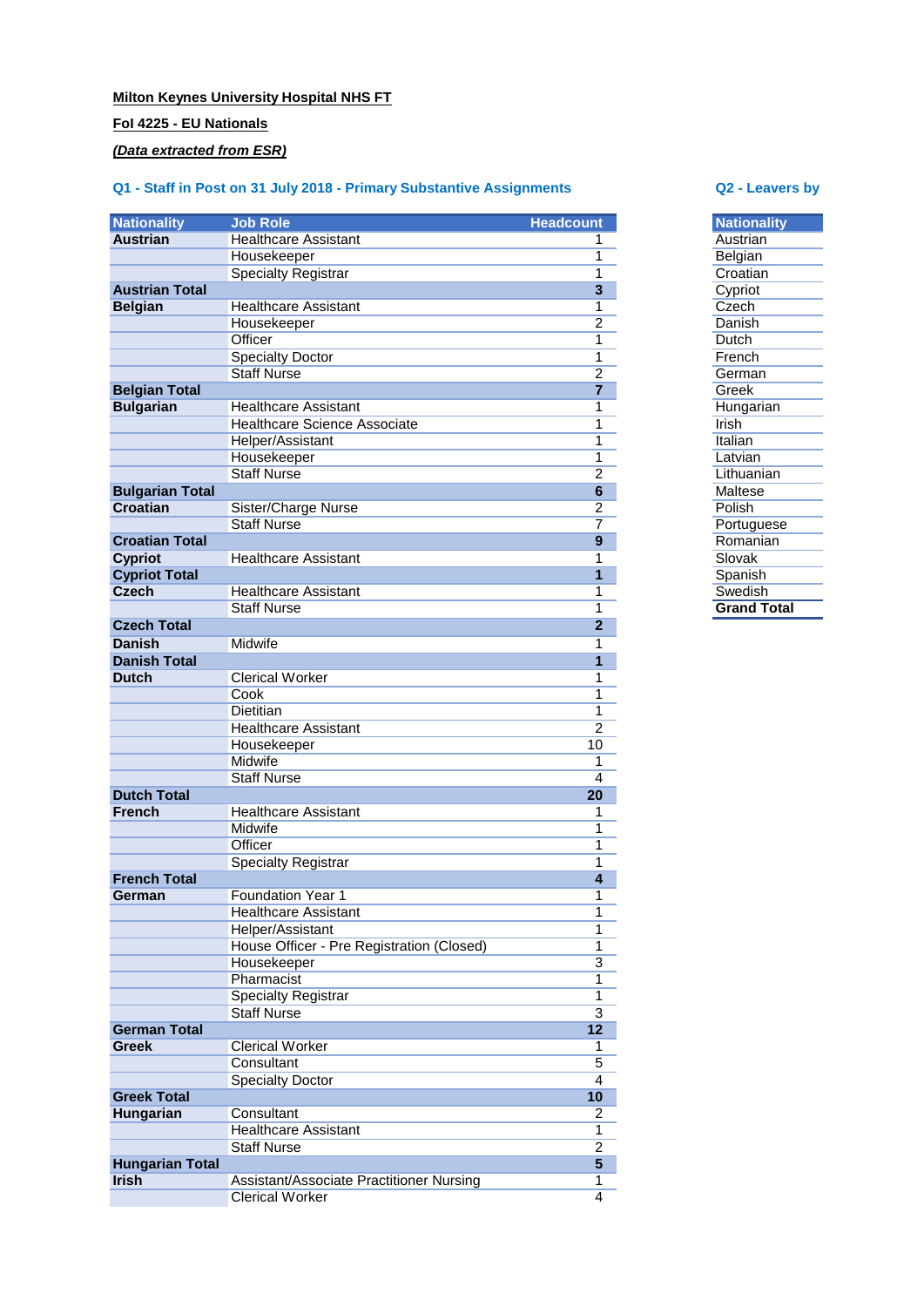|                         | Consultant                                      | 7              |
|-------------------------|-------------------------------------------------|----------------|
|                         | Cook                                            | 1              |
|                         | <b>Dietitian</b>                                | $\overline{3}$ |
|                         | <b>Healthcare Assistant</b>                     | 2              |
|                         | Housekeeper                                     | $\overline{2}$ |
|                         | Manager                                         | $\overline{2}$ |
|                         | <b>Nurse Manager</b>                            | 1              |
|                         | Officer                                         | $\overline{2}$ |
|                         | Optometrist                                     | 1              |
|                         | Physiotherapist                                 | 3              |
|                         | Radiographer - Diagnostic, Specialist Practitio | 1              |
|                         | Receptionist                                    | 1              |
|                         | Secretary<br>Senior Manager                     | 1<br>1         |
|                         | Sister/Charge Nurse                             | 3              |
|                         | Specialist Healthcare Science Practitioner      | 1              |
|                         | <b>Specialist Nurse Practitioner</b>            | 2              |
|                         | <b>Specialty Doctor</b>                         | 4              |
|                         | <b>Specialty Registrar</b>                      | 2              |
|                         | <b>Staff Nurse</b>                              | $\overline{2}$ |
|                         | Technician                                      | 1              |
| <b>Irish Total</b>      |                                                 | 48             |
| <b>Italian</b>          | Electrician                                     | 1              |
|                         | <b>Foundation Year 1</b>                        | 1              |
|                         | Health Care Support Worker                      | 1              |
|                         | Housekeeper                                     | 2              |
|                         | Maintenance Craftsperson                        | 1              |
|                         | Manager                                         | 1              |
|                         | <b>Occupational Therapist</b>                   | 1              |
|                         | Plumber                                         | 1              |
|                         | Specialist Healthcare Science Practitioner      | 1              |
|                         | <b>Staff Nurse</b>                              | 6<br>1         |
| <b>Italian Total</b>    | Trust Grade Doctor - Specialty Registrar        | 17             |
| Latvian                 | Officer                                         | 1              |
|                         | Sister/Charge Nurse                             | 1              |
|                         | <b>Staff Nurse</b>                              | 1              |
| <b>Latvian Total</b>    |                                                 | 3              |
| Lithuanian              | <b>Foundation Year 1</b>                        | 1              |
|                         | <b>Healthcare Assistant</b>                     | 2              |
|                         | Housekeeper                                     | 2              |
|                         | Maintenance Craftsperson                        | 1              |
|                         | Officer                                         | 1              |
|                         | <b>Staff Nurse</b>                              | 4              |
|                         | Trust Grade Doctor - Specialty Registrar        | 1              |
| <b>Lithuanian Total</b> |                                                 | 12             |
| Maltese                 | <b>Specialty Registrar</b>                      | 1              |
| <b>Maltese Total</b>    |                                                 | 1              |
| Polish                  | Assistant/Associate Practitioner Nursing        | 1<br>1         |
|                         | Consultant<br>Cook                              | 2              |
|                         | Dietitian                                       | 1              |
|                         | <b>Foundation Year 1</b>                        | 1              |
|                         | <b>Healthcare Assistant</b>                     | 15             |
|                         | <b>Healthcare Science Assistant</b>             | 1              |
|                         | <b>Healthcare Science Practitioner</b>          | 1              |
|                         | Helper/Assistant                                | 1              |
|                         | Housekeeper                                     | 6              |
|                         | Midwife                                         | 1              |
|                         | Officer                                         | 1              |
|                         | Sister/Charge Nurse                             | 1              |
|                         | Specialty Doctor                                | 2              |
|                         | <b>Staff Nurse</b>                              | 5              |
|                         | Support Worker                                  | $\overline{3}$ |
|                         | Technician                                      | 1              |
| <b>Polish Total</b>     |                                                 | 44             |
| <b>Portuguese</b>       | <b>Clerical Worker</b>                          | 1              |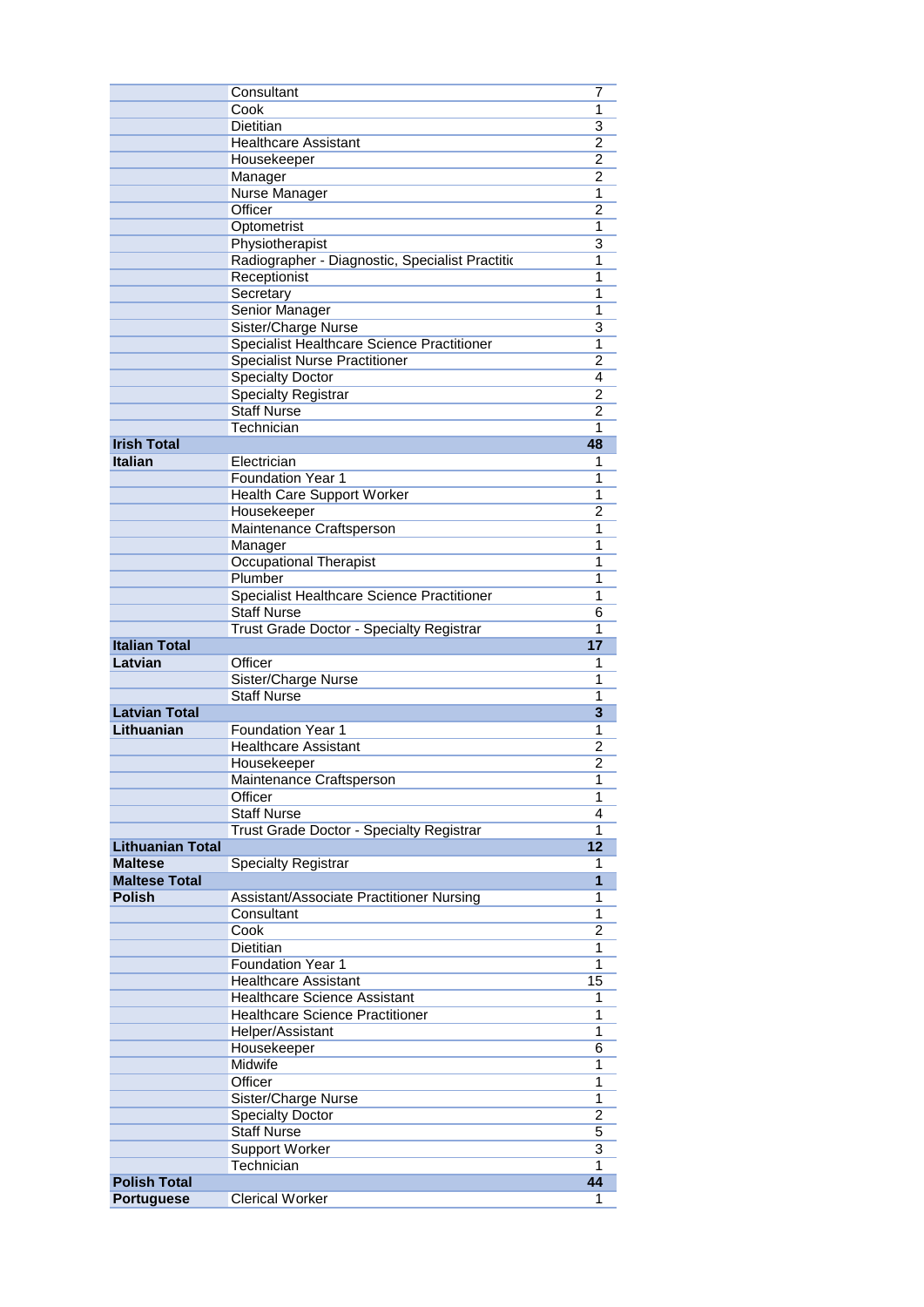|                         | <b>Healthcare Science Associate</b>    | 1              |
|-------------------------|----------------------------------------|----------------|
|                         | <b>Healthcare Science Practitioner</b> | 1              |
|                         | Housekeeper                            | 1              |
|                         | Nurse Manager                          | 1              |
|                         | Radiographer - Diagnostic              | 1              |
|                         | Receptionist                           | 1              |
|                         | Sister/Charge Nurse                    | 5              |
|                         | <b>Specialist Nurse Practitioner</b>   | 1              |
|                         | <b>Staff Nurse</b>                     | 6              |
|                         | <b>Support Worker</b>                  | 1              |
| <b>Portuguese Total</b> |                                        | 20             |
| Romanian                | Consultant                             | 1              |
|                         | <b>Foundation Year 2</b>               | 1              |
|                         | <b>Healthcare Assistant</b>            | 4              |
|                         | Housekeeper                            | 1              |
|                         | <b>Medical Secretary</b>               | 1              |
|                         | Officer                                | 1              |
|                         | <b>Senior Manager</b>                  | 1              |
|                         | <b>Specialist Nurse Practitioner</b>   | $\overline{2}$ |
|                         | <b>Specialty Doctor</b>                | 1              |
|                         | <b>Staff Nurse</b>                     | 8              |
| <b>Romanian Total</b>   |                                        | 21             |
| <b>Slovak</b>           | <b>Healthcare Assistant</b>            | 1              |
|                         | Helper/Assistant                       | 1              |
| <b>Slovak Total</b>     |                                        | $\overline{2}$ |
| <b>Spanish</b>          | <b>Healthcare Assistant</b>            | 2              |
|                         | <b>Healthcare Science Assistant</b>    | 1              |
|                         | Housekeeper                            | $\overline{2}$ |
|                         | Pharmacist                             | $\overline{3}$ |
|                         | Sister/Charge Nurse                    | 1              |
|                         | <b>Specialty Doctor</b>                | 1              |
|                         | <b>Specialty Registrar</b>             | 1              |
|                         | <b>Staff Nurse</b>                     | 12             |
| <b>Spanish Total</b>    |                                        | 23             |
| <b>Swedish</b>          | Consultant                             | 1              |
|                         | <b>Healthcare Assistant</b>            | 1              |
|                         | <b>Staff Nurse</b>                     | 1              |
| <b>Swedish Total</b>    |                                        | 3              |
| <b>Grand Total</b>      |                                        | 274            |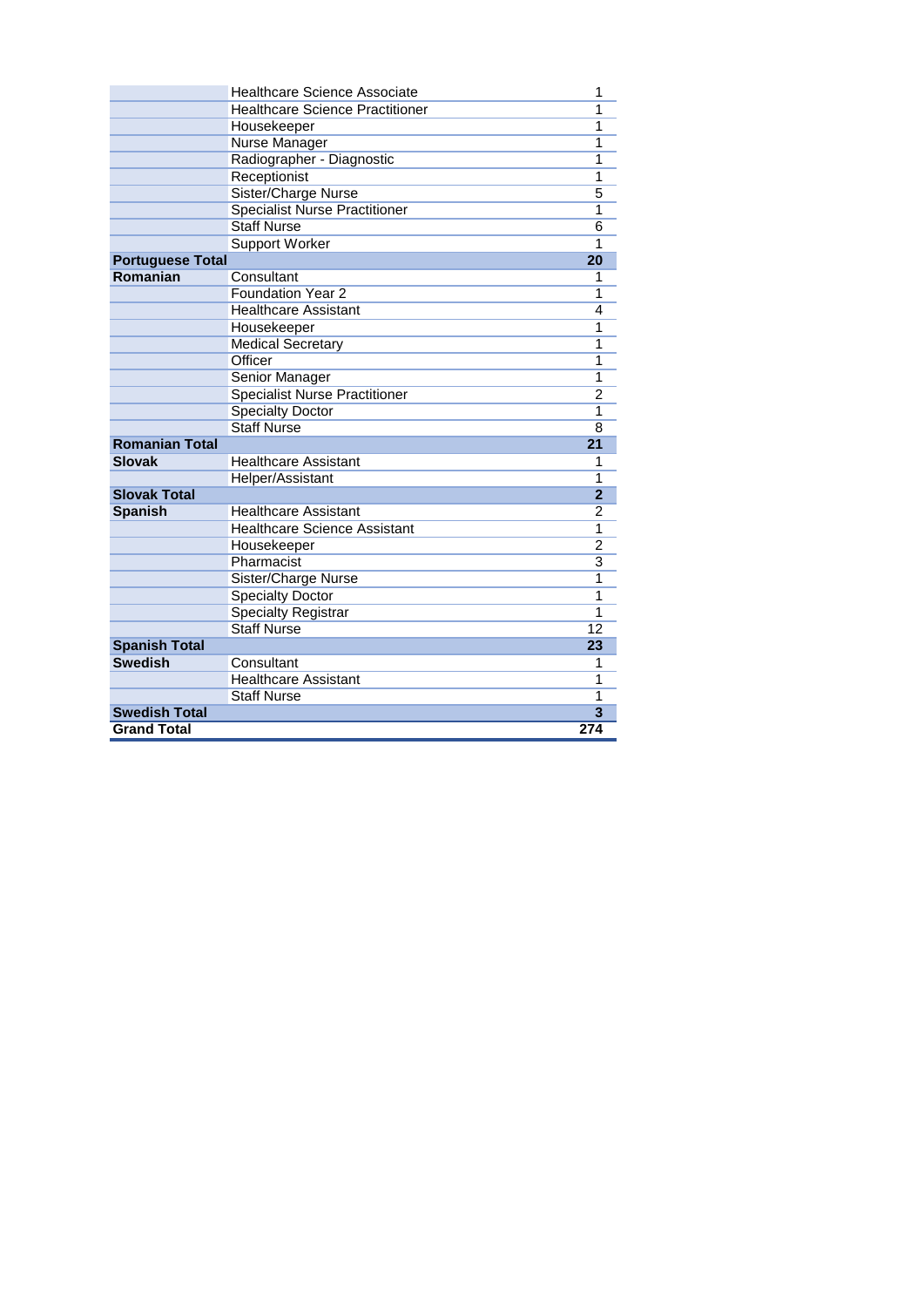| 2016           | 2017            | 2018            |
|----------------|-----------------|-----------------|
|                |                 | 1               |
| 1              | $\overline{2}$  |                 |
| $\frac{2}{2}$  | 4               |                 |
|                | 1               |                 |
|                | $\overline{1}$  | $\overline{1}$  |
| 1              |                 |                 |
|                | $\overline{3}$  |                 |
| $\overline{2}$ | $\overline{1}$  |                 |
| $\overline{3}$ | $\overline{3}$  | $\overline{6}$  |
| $\overline{5}$ | $\overline{1}$  | 1               |
|                | $\overline{2}$  |                 |
| 9              | $\overline{12}$ | 1               |
| 15             | $\overline{7}$  | $\overline{2}$  |
|                | $\overline{1}$  |                 |
| $\overline{1}$ | $\overline{1}$  | $\overline{1}$  |
|                | $\overline{2}$  |                 |
| 6              | $\overline{6}$  | $\overline{3}$  |
| $\overline{5}$ | $\frac{2}{2}$   | $\overline{3}$  |
| 4              |                 | $\overline{1}$  |
| 1              |                 |                 |
| $\overline{7}$ | $\overline{3}$  | $\overline{3}$  |
|                | $\overline{2}$  | 1               |
| 64             | $\overline{56}$ | $\overline{24}$ |

# **Nationality - Primary Substantive Assignments Notes - Staff in Post on 31/12/2015-2017 and 31/07/201**

| 2016           | 2017            | 2018           | <b>Nationality</b> | 2015           | 2016                    |
|----------------|-----------------|----------------|--------------------|----------------|-------------------------|
|                |                 | 1              | Austrian           |                |                         |
| 1              | $\overline{2}$  |                | Belgian            | $\overline{7}$ | $\overline{7}$          |
| $\overline{2}$ | 4               |                | Bulgarian          | 4              | 5                       |
| $\overline{2}$ | 1               |                | Croatian           | 13             | 14                      |
|                | 1               | 1              | Cypriot            | $\overline{2}$ | $\overline{2}$          |
| 1              |                 |                | Czech              | $\overline{3}$ | $\overline{4}$          |
|                | 3               |                | Danish             | 3              | $\overline{2}$          |
| $\overline{2}$ | 1               |                | Dutch              | 12             | 14                      |
| $\overline{3}$ | 3               | 6              | French             | 1              | $\overline{\mathbf{c}}$ |
| $\overline{5}$ | 1               | 1              | German             | 6              | $\overline{7}$          |
|                | $\overline{2}$  |                | Greek              | 11             | $\overline{9}$          |
| $\overline{9}$ | $\overline{12}$ | 1              | Hungarian          | 5              | $\overline{7}$          |
| 15             | 7               | $\overline{2}$ | Irish              | 35             | 35                      |
|                | 1               |                | Italian            | 30             | 20                      |
| 1              | 1               | $\mathbf{1}$   | Latvian            | 1              | 2                       |
|                | $\overline{2}$  |                | Lithuanian         | 6              | 6                       |
| 6              | $\overline{6}$  | $\overline{3}$ | Maltese            |                | 1                       |
| 5              | $\overline{2}$  | $\overline{3}$ | Polish             | 35             | 40                      |
| 4              | $\overline{2}$  | 1              | Portuguese         | 22             | 21                      |
| $\mathbf{1}$   |                 |                | Romanian           | 18             | 19                      |
| 7              | $\overline{3}$  | $\overline{3}$ | Slovak             | 1              | 1                       |
|                | $\overline{2}$  | 1              | Spanish            | 17             | 20                      |
| 64             | 56              | 24             | Swedish            | 5              | 6                       |
|                |                 |                | <b>Grand Total</b> | 237            | 244                     |